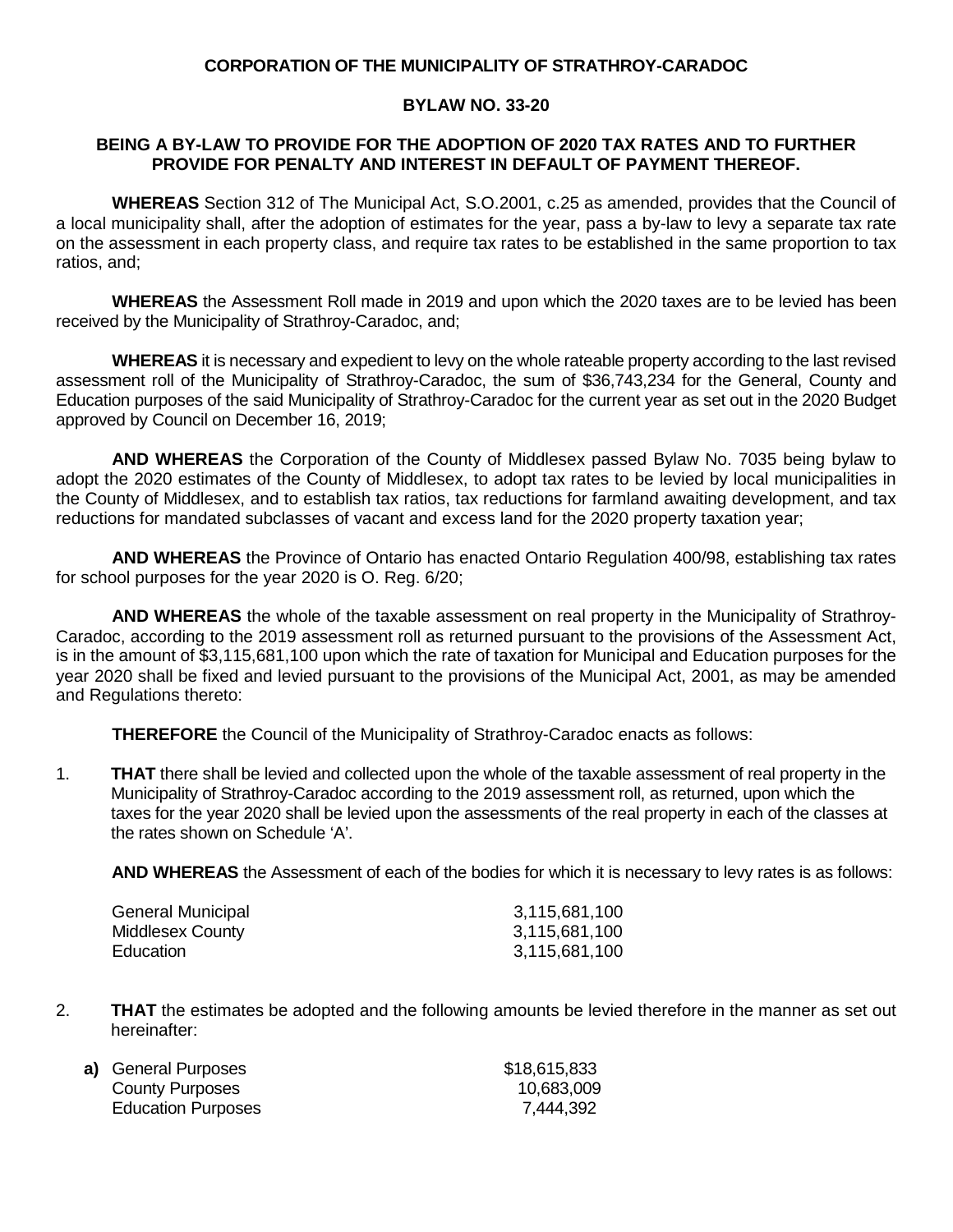# **b) Strathroy Business Improvement Area**

As assessed in 2019 assessment roll for 2020 taxation to each commercial property within the defined area, and prorated to reflect each property's 2019 assessment for 2020 taxation as a percentage of the total assessment for the designated area. The total levy on the 2020 final tax bills is \$56,425.

- **3. THAT** all taxes levied respectively as aforesaid and other rates payable as taxes shall be payable into the hands of the Tax Collector, or designates, in accordance with the provisions of this bylaw.
- **4. THAT** in accordance with the Municipal Act 2001 and the Assessment Act, the Treasurer may strike from the roll taxes that by reason of a decision under Section 357, 358 or 359, or of a decision of a judge of any court are uncollectible and/or refund any overpayment received.
- **5. THAT** all residential, pipeline and farm land taxes; all multi-residential, commercial and industrial taxes and other related rates and charges for the "capped" classes; and all other related rates and charges, payable as taxes included in the tax roll for the year 2020 shall be payable upon the following dates on the 2020 final tax bill:

# **50% thereof on the 31st day of August, 2020 (Monday) 50% thereof on the 30th day of October, 2020 (Friday)**

- **6. THAT** there shall be imposed on all instalments of taxes payable and remaining unpaid on the dates specified in Section 5, an additional percentage charge for non-payment of one and one quarter per cent (1- 1/4%) on the first day of each calendar month thereafter in which such default continues.
- **7. THAT** the Treasurer and Tax Collector, or designates, are hereby authorized to accept part payment from time to time on account of taxes due and to give a receipt of such part payment, provided that acceptance of any such part payment shall not affect the collection of any percentage charge imposed and collectable under Section 6 in respect of non-payment of any taxes or any class or any instalment thereof.
- **8. THAT** the Tax Collector shall mail or cause to be mailed to the address of the residence or place of business of the property owner, a notice specifying the amount of taxes payable by each property owner for each property as outlined in Section 343 (6) of the Municipal Act S.O.2001, c.25.
- **9. THAT** the Tax Collector may send a tax bill to the taxpayer electronically in the manner specified by the Treasurer and Tax Collector, if the taxpayer has chosen to receive the tax bill in that manner as outlined in Section 343 (6.1) of the Municipal Act S.O.2001, c.25.
- **10. NOTWITHSTANDING** the provisions of this bylaw for payment of taxes or instalments thereof without an additional percentage charge on or before the dates hereinbefore set forth, all taxes for the year 2020 and prior, including local improvement rates and other rates payable as taxes, shall be deemed to have been imposed and to be due on and from the 1<sup>st</sup> day of January, 2020. Outstanding accounts including but not limited to User Fees, Municipal Drains, Tile Drain Loans, and Utility Connections, will be added to the final tax notice.
- **11. THAT** nothing herein contained shall prevent the Tax Collector from proceeding at any time with the collection of any rate, tax or assessment, or any part thereof, in accordance with the provisions of the Statutes and Bylaws governing the collection of taxes.
- **12. IN THE EVENT** of conflict between the provisions of this bylaw and any other bylaw, the provisions of this bylaw shall prevail.
- **13. THAT** this bylaw shall come into force and take effect on the date of its final passage by Council.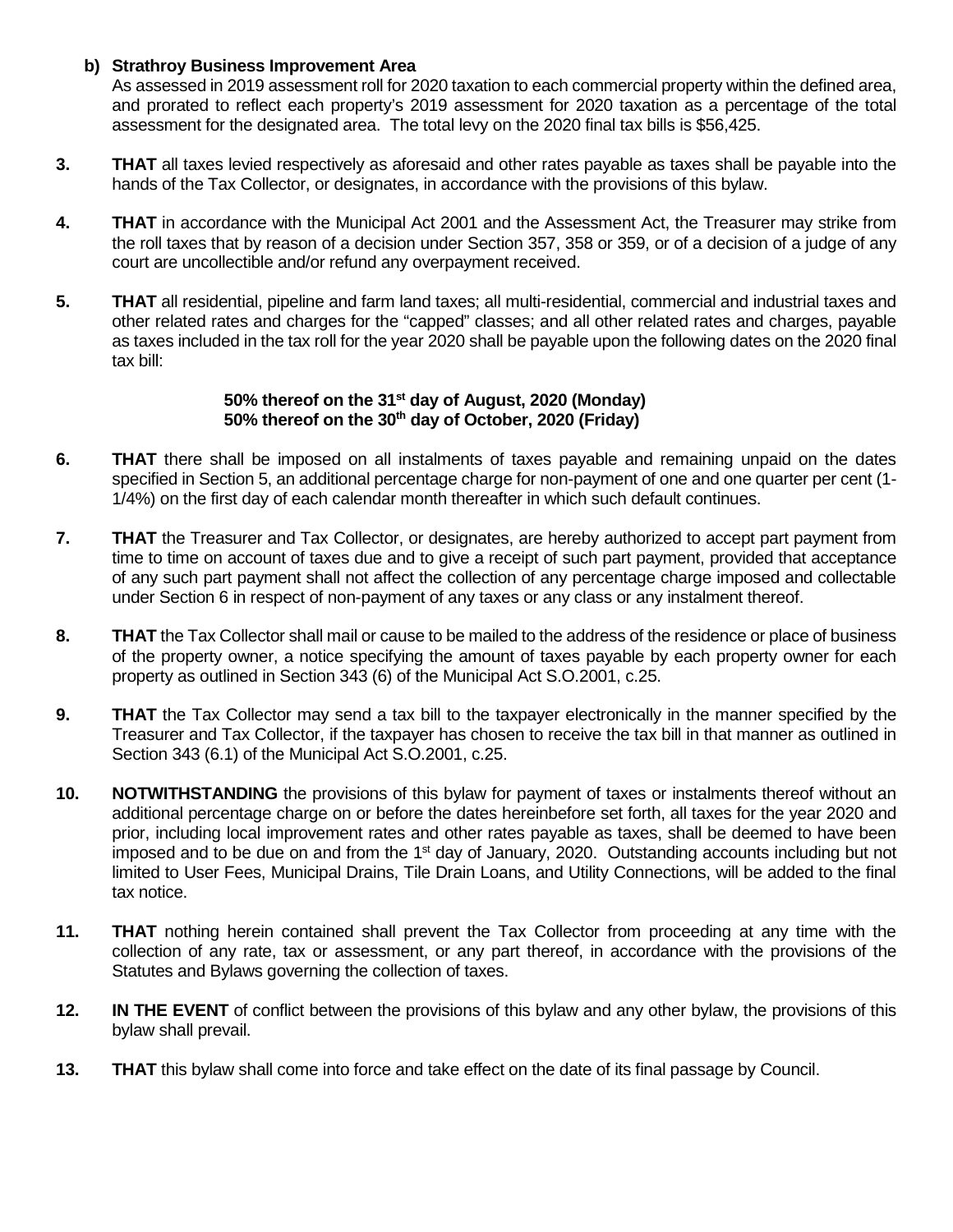**Read a first time this 6th day of July, 2020.** 

**Ready a second time this 6th day of July, 2020.** 

**Read a third time and finally passed in Open Council this 6th day of July, 2020.**

 $\overline{\phantom{a}}$  , and the contract of the contract of the contract of the contract of the contract of the contract of the contract of the contract of the contract of the contract of the contract of the contract of the contrac

Mayor **Clerk** 

f fawfull.